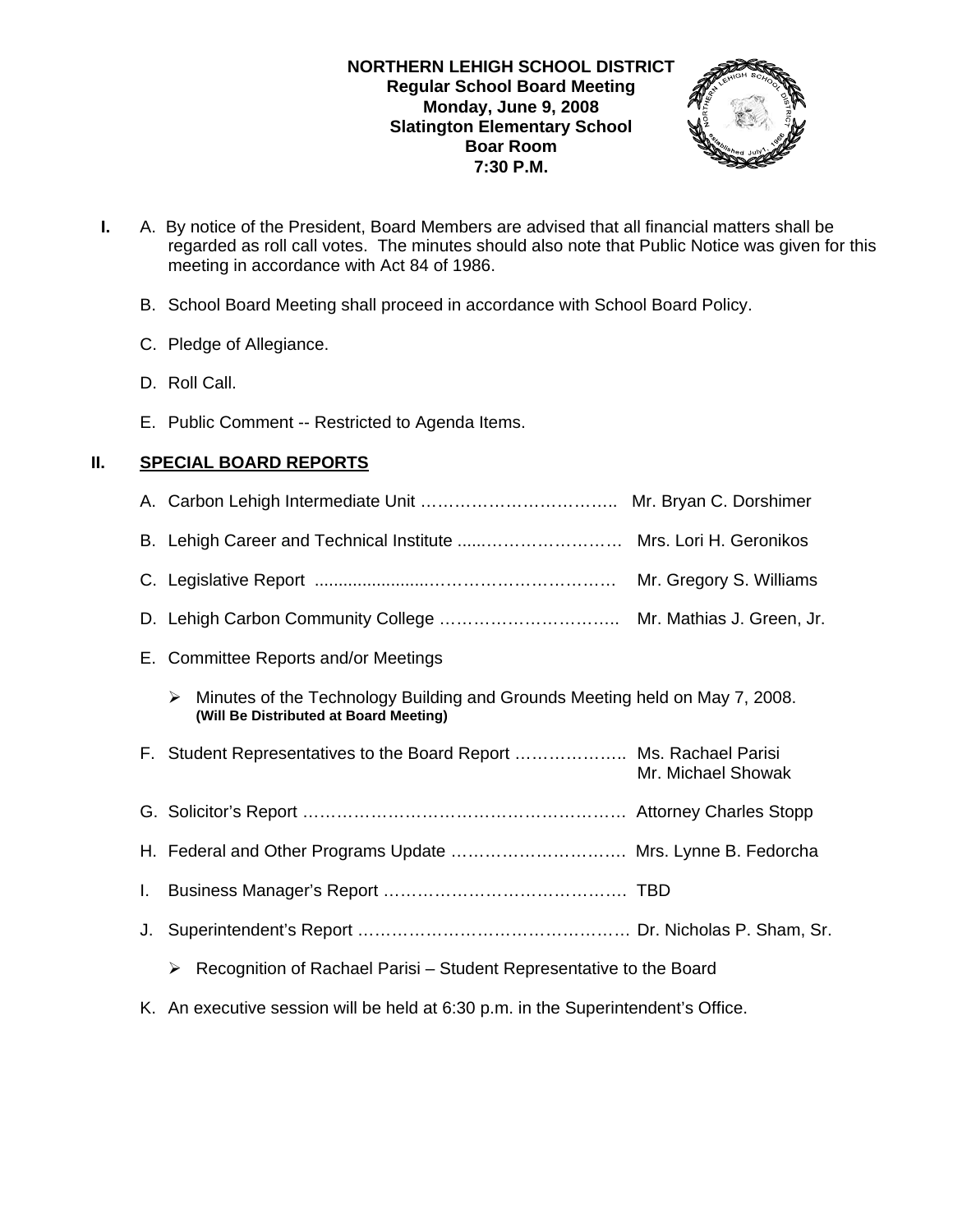## **III. PERSONNEL**

A. Nomination for Appointment – Instructional

|  | 1. Janet Bashore  |                                                                                               |  |  |
|--|-------------------|-----------------------------------------------------------------------------------------------|--|--|
|  | Assignment:       | Peters Elementary 1 <sup>st</sup> grade teacher, replacing Sandra Jenkins<br>who retired      |  |  |
|  | Salary:           | \$46,300 (Step 5 Masters on the 2008-2009 CBA<br>Salary Schedule)                             |  |  |
|  | Effective:        | August 20, 2008                                                                               |  |  |
|  | 2. Lisa Colicigno |                                                                                               |  |  |
|  | Assignment:       | Peters Elementary 2 <sup>nd</sup> grade teacher, replacing Jane Kutney<br>who retired         |  |  |
|  | Salary:           | \$40,500 (Step 1 Bachelors on the 2008-2009 CBA<br>Salary Schedule)                           |  |  |
|  | Effective:        | August 20, 2008                                                                               |  |  |
|  | 3. Jillian Mlynek |                                                                                               |  |  |
|  | Assignment:       | Slatington Elementary 3 <sup>rd</sup> grade teacher, replacing Peggy<br>Gallagher who retired |  |  |
|  | Salary:           | \$40,700 (Step 2 Bachelors on the 2008-2009 CBA<br>Salary Schedule)                           |  |  |
|  | Effective:        | August 20, 2008                                                                               |  |  |

## B. Co-Curricular Appoints 2008-2009

| <b>Camille Vernarr</b> | <b>Elementary Band Advisor</b>                | \$754.79 |
|------------------------|-----------------------------------------------|----------|
| Michelle Raber         | Middle School Fall Intramurals (Net Sports)   | \$774.09 |
| Michelle Raber         | Middle School Winter Intramurals (CPR)        | \$774.09 |
| Michelle Raber         | Middle School Spring Intramurals (Net Sports) | \$774.09 |

## **IV. CONFERENCES**

A. Heather Rehrig – National Autism Conference 2008 – August 4-8, 2008 – Pennsylvania State University, State College, PA –Registration: \$125.00, Travel: \$156.00, Meals: \$100.00 – Total Approximate Cost: \$381.00 – Funding: Psychologist Budget **(Attachment #1)**

# **V. POLICY**

#### A. Student-Parent Handbook Changes

- 1. Approve the changes to the Elementary School Student-Parent Handbook as presented. **(Attachment #2)**
- 2. Approve the changes to the Northern Lehigh High School Student-Parent Handbook as presented. **(Distributed at June 2, 2008 Board Meeting)**
- 3. Approve the changes to the Northern Lehigh Middle School Student-Parent Handbook as presented. **(Included in Mailing)**
- B. In accordance with School Board Policy #707, approve the list of organizations and their appropriate group designation as presented by the Director of Support Services. **(Attachment #3)**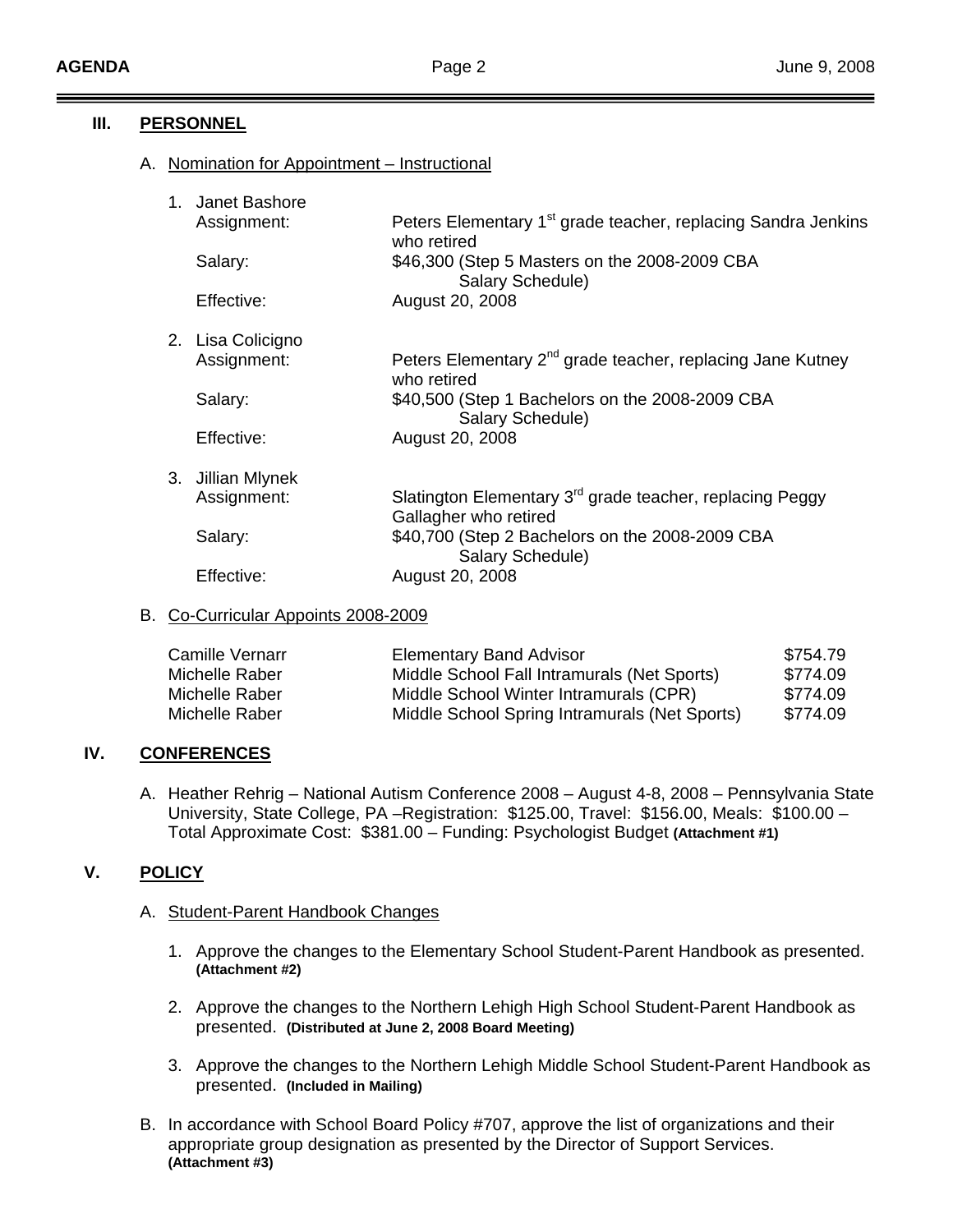#### C. Student Representative to the Board

 Approve Taylor Trapp as a Student Representative to the Board for the 2008-2009 school year. Taylor has been elected as the junior representative to the board and will serve from September 2008 through June 2009. Michael Showak will serve as the senior representative to the board until June 2009.

## **VI. CURRICULUM AND INSTRUCTION**

A. Approve the purchase of Scott Foresman Reading Street language arts core program, including reading and language arts books and resources for students and teachers in grades 3 through grade 6. This core language arts program is a continuation of the core reading program that was purchased last year for students in kindergarten through second grade. The total cost of these materials is \$\_\_\_\_\_\_\_\_\_\_\_ and is from the general fund.

#### **VII. OLD BUSINESS**

#### **VIII. NEW BUSINESS**

## **IX. FINANCIAL**

- A. Approve the Following Financial Reports:
	- 1. General Fund month of May
	- 2. NLMS Activities Account month of May
	- 3. NLHS Activities Account month of April
- B. Approve the Following List of Bills:
	- 1. General Fund months of May
	- 2. Cafeteria Fund month of May
	- 3. Athletic Fund month of May
	- 4. Refreshment Stand Fund month of May
	- 5. Capital Projects Fund month of May
- C. Approve renewal of a service agreement with Ehrlich Pest Control for pest control service at all 4 buildings in the amount of \$3,320.00. This reflects a \$128.00 increase over the previous year's fee. **(Attachment #4)**
- D. Approve renewal of a service agreement with Altronics Security Systems for monitoring of burglar alarm system and recorded openings/closings for the 6 locations in the amount of \$2,773.06. This reflects an \$81.00 increase over the previous year's fee. **(Attachment #5)**
- E. Approve renewal of a service agreement with SimplexGrinnell for monitoring of fire alarm systems at all 5 buildings in the amount of \$2,096.00. This reflects a \$90.00 increase over the previous year's fee. Further approve SimplexGrinnell for annual inspections of fire alarm systems at all 5 buildings in the amount of \$5,676.00. This reflects an \$89.00 increase over the previous year's fee. Total cost for all services from SimplexGrinnell for the 2008-2009 school year total \$7,772.00. **(Attachment #6)**
- F. Approve the contract with J. Miller and Sons, Inc. for environmental consulting (AHERA, Right-to-Know, MSDS, and IAQ Testing) to include all buildings in the amount of \$6,500.00. This reflects a \$250.00 decrease over the previous year's fee. **(Attachment #7)**